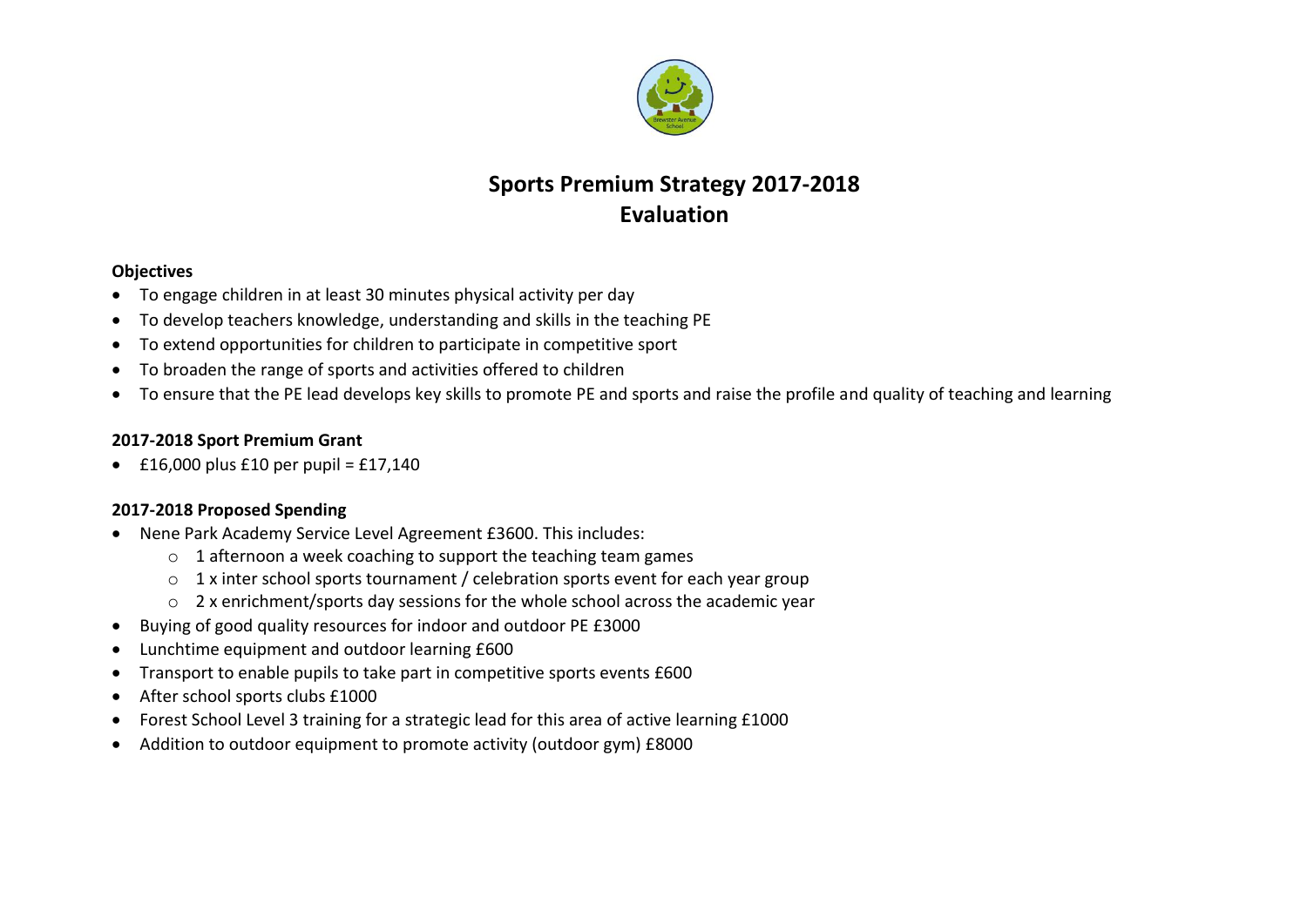

## **2017-2018 Actual Spending**

|                                      | Sep    | Oct    | Nov   | Dec            | Jan            | Feb                      | Mar                      | Apr    | May                      | Jun                      | Jul                      | Aug    | <b>Total</b> |
|--------------------------------------|--------|--------|-------|----------------|----------------|--------------------------|--------------------------|--------|--------------------------|--------------------------|--------------------------|--------|--------------|
| <b>Income</b>                        |        |        |       |                |                |                          |                          |        |                          |                          |                          |        |              |
|                                      |        |        |       |                |                |                          |                          |        |                          |                          |                          |        |              |
| PE Sports Grant                      |        |        | 9,998 |                |                |                          |                          |        | 7,142                    |                          |                          |        | 17,140       |
|                                      |        |        |       |                |                |                          |                          |        |                          |                          |                          |        |              |
| <b>Total Income</b>                  | $\sim$ | $\sim$ | 9,998 | $\blacksquare$ | $\blacksquare$ | $\overline{\phantom{a}}$ | $\overline{\phantom{0}}$ | $\sim$ | 7,142                    | $\overline{\phantom{a}}$ | $\overline{\phantom{0}}$ | $\sim$ | 17,140       |
|                                      |        |        |       |                |                |                          |                          |        |                          |                          |                          |        |              |
| <b>Costs</b>                         |        |        |       |                |                |                          |                          |        |                          |                          |                          |        |              |
|                                      |        |        |       |                |                |                          |                          |        |                          |                          |                          |        |              |
| <b>NPA Contract</b>                  |        |        | 3,000 |                |                |                          |                          |        |                          |                          |                          |        | 3,000        |
| PE                                   |        | 257    |       |                |                |                          |                          |        |                          |                          |                          |        | 257          |
| <b>Repairs and Servicing</b>         |        |        |       | 1,006          |                |                          |                          |        |                          |                          |                          |        | 1,006        |
| Lunchtime                            | 83     | 24     | 112   |                | 137            | 728                      | 6                        |        |                          |                          |                          |        | 1,091        |
| <b>Outdoor Education</b>             |        |        | 915   |                |                |                          | 12                       |        |                          |                          |                          |        | 927          |
| Norwich Football Training            | 600    |        |       |                |                |                          |                          |        |                          |                          |                          |        | 600          |
| Forest School Training and equipment |        |        | 799   | 56             | 256            |                          |                          |        |                          |                          |                          |        | 1,111        |
| Paragon Play - climbing frame        |        |        |       |                |                |                          |                          |        |                          | 9756                     |                          |        | 9,756        |
| Transport to sports events           |        |        |       |                |                |                          |                          |        |                          |                          | 170                      |        | 170          |
|                                      |        |        |       |                |                |                          |                          |        |                          |                          |                          |        |              |
| <b>Total Cost</b>                    | 683    | 281    | 4,827 | 1,062          | 393            | 728                      | 18                       | $\sim$ | $\overline{\phantom{a}}$ | 9,756                    | 170                      | $\sim$ | 17,918       |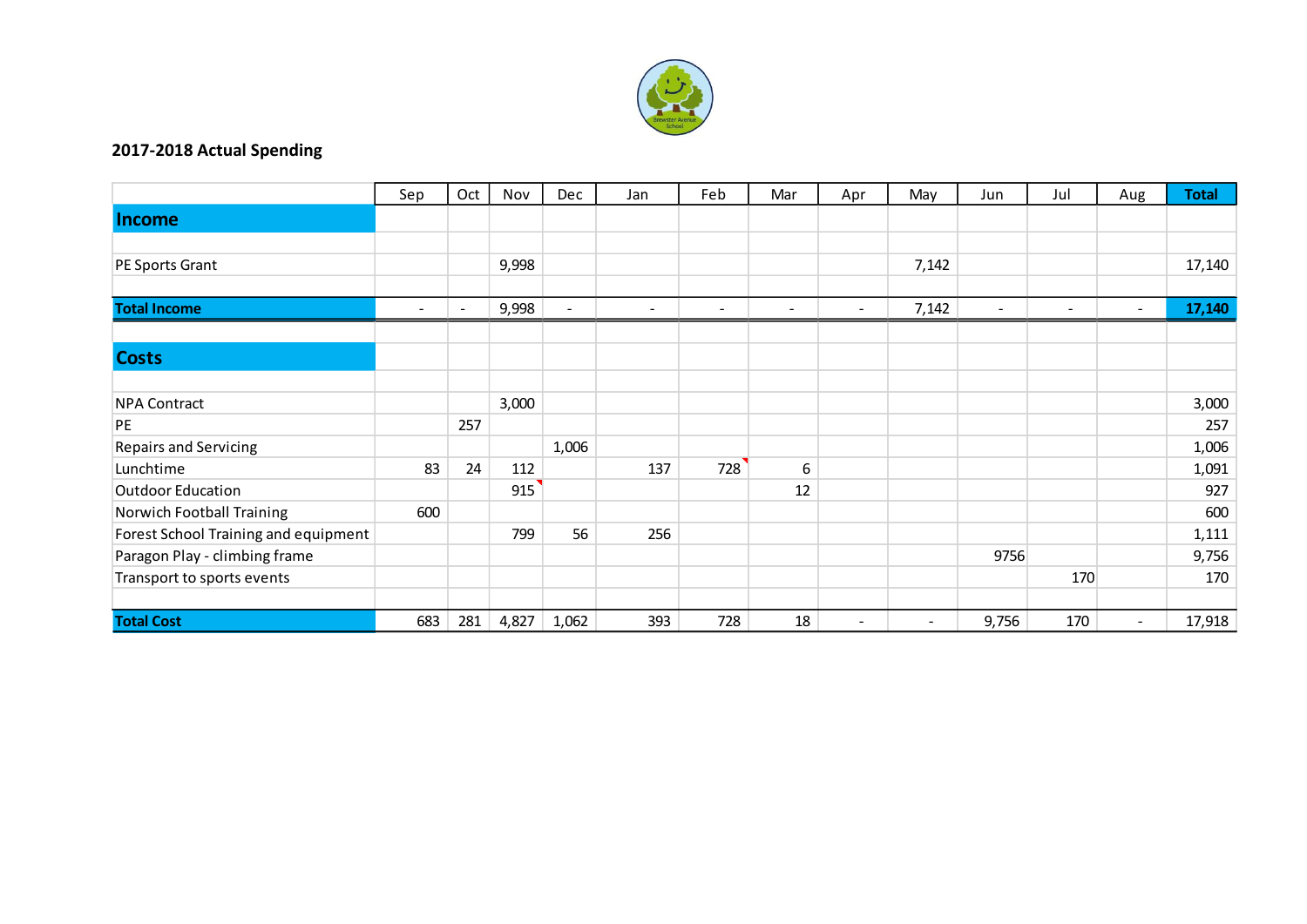

| <b>Spending</b> | Item/project                                                                                                        | <b>Objectives</b>                                                                                                                                                                                                  | Impact                                                                                                                                                                                                                                                                                                                                                                                                                                                                                      |  |  |  |  |
|-----------------|---------------------------------------------------------------------------------------------------------------------|--------------------------------------------------------------------------------------------------------------------------------------------------------------------------------------------------------------------|---------------------------------------------------------------------------------------------------------------------------------------------------------------------------------------------------------------------------------------------------------------------------------------------------------------------------------------------------------------------------------------------------------------------------------------------------------------------------------------------|--|--|--|--|
| £3000           | NPA SLA - 1 hour weekly<br>coach to come into school<br>to support the teaching and<br>learning of PE across school | To develop teacher's<br>knowledge, understanding and<br>skills in the teaching and<br>learning of PE<br>To provide good quality PE<br>provision from a highly trained<br>teacher for all the children to<br>access | Feedback from teachers has indicated that they are more confident<br>teaching specific skills to children and ensuring progression in PE.<br>Attainment data shows that:<br>Reception: 80% achieved the ELG in moving and handling<br>Year 1: 93% achieved the expected standard in PE<br>Year 2: 91% achieved the expected standard in PE                                                                                                                                                  |  |  |  |  |
|                 | NPA $SLA - 1$ inter schools<br>sports tournament /<br>celebration sports event for<br>each year group               | To extend the opportunities the<br>children have to enter into<br>sporting competitions and<br>events with other schools                                                                                           | Greater range of sports available for children to participate in.<br>All Year 1 children attended the multi-skills tournament. Feedback from<br>children was that they enjoyed spending time using the extra facilities at<br>NPA and being inspired by the older students who were leading the<br>sessions.<br>A selection of Reception children attended the dance festival. They were<br>inspired to come back to school and teach their friends the new skills that<br>they had learnt. |  |  |  |  |
|                 | $NPA SLA - 2$ enrichment<br>sessions                                                                                | To extend opportunities for<br>children to participate in<br>competitive sport<br>To broaden the range of sports<br>and activities offered to children                                                             | The whole school have taken part in an event for Sports Relief and Sports<br>Day.<br>Feedback from children was that they liked trying new games and<br>activities. Observations have shown that they have replicated some of the<br>activities at lunchtimes, thus increasing their daily physical activity. The<br>events have also provided children with positive sporting role models as<br>the Pupil Sports Leaders have run events and activities.                                   |  |  |  |  |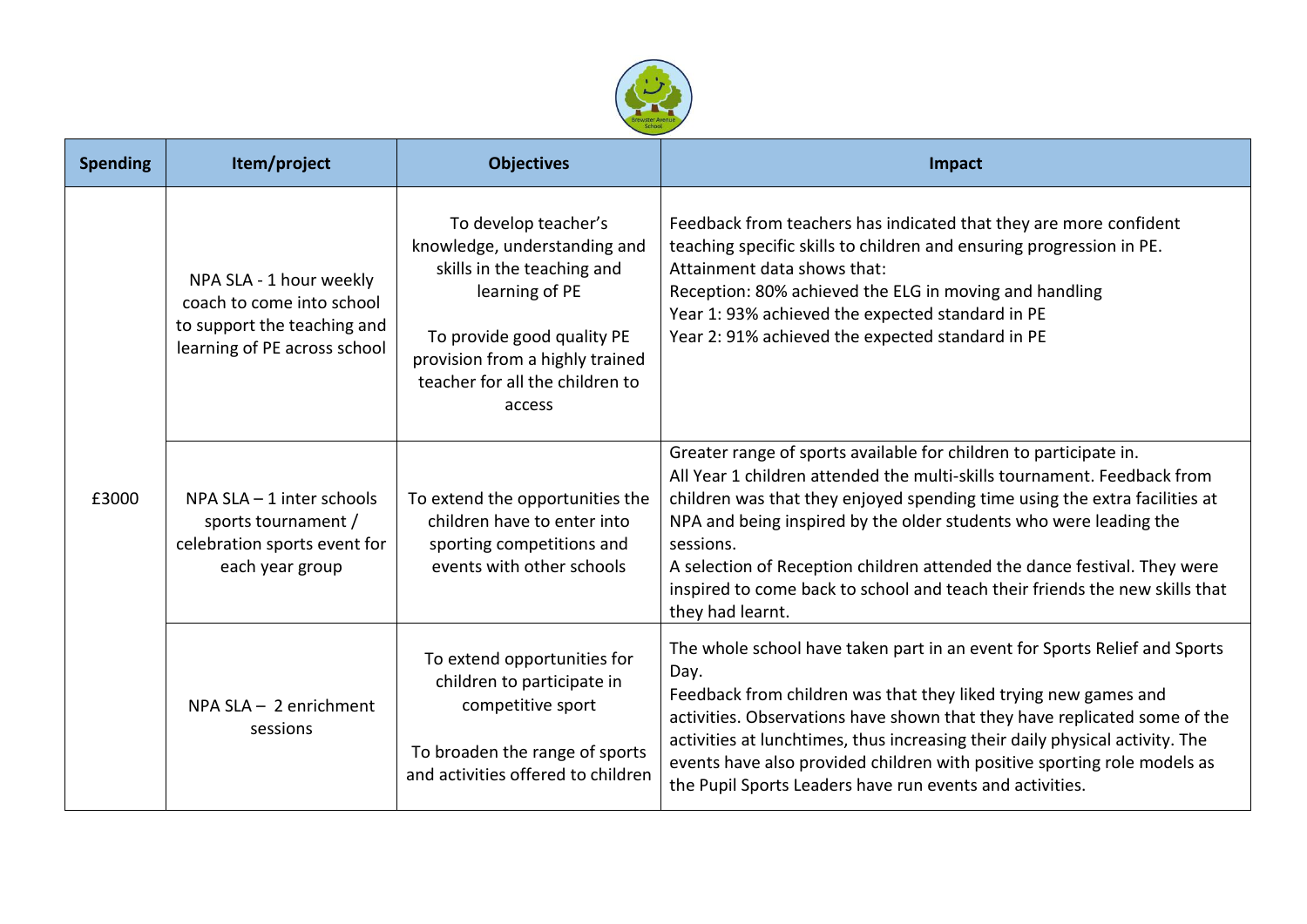

| £1263 | Updating and buying new<br>PE resources for PE<br>teaching and learning    | To provide good quality PE<br>resources to ensure quality<br>teaching and learning in PE,<br>during taught and zone learning | All teachers agree that they have good quality equipment in order to teach<br>progressive sessions in PE. The PE lead is proactive in ensuring that the<br>equipment is stored and up-to-date.<br>Planning indicates that teachers plan active learning zones each week that<br>support the progression of their taught PE sessions and further physical<br>learning during the day.                                                                                      |
|-------|----------------------------------------------------------------------------|------------------------------------------------------------------------------------------------------------------------------|---------------------------------------------------------------------------------------------------------------------------------------------------------------------------------------------------------------------------------------------------------------------------------------------------------------------------------------------------------------------------------------------------------------------------------------------------------------------------|
| £2005 | Updating and buying new<br>lunchtime and outdoor<br>learning equipment     | To provide good quality<br>resources for lunchtime and<br>woodland sessions                                                  | All children have access to lunchtime equipment every day. The lunchtime<br>Play leader ensures that the resources are stored well and up-to-date.<br>All children access the Woodland area each week (1/2 a day a week) and<br>planning shows that teachers enable the children to learn actively with the<br>equipment bought. The purchase of wetsuits for all children ensures<br>children access woodland learning (and therefore activity) whatever the<br>weather. |
| £170  | Transport to enable pupils<br>to take part in competitive<br>sports events | To extend the opportunities the<br>children have to enter into<br>sporting competitions and<br>events with other schools     | All Year 1 children attended the multi-skills tournament. Feedback from<br>children was that they enjoyed spending time using the extra facilities at<br>NPA and being inspired by the older students who were leading the<br>sessions.                                                                                                                                                                                                                                   |
| £600  | After school sports clubs                                                  | To engage children in at least 30<br>minutes physical activity per day                                                       | The Norwich City Football coaching was attended by 32 pupils (34% girls).<br>Children enjoyed the sessions and were able to discuss the new skills that<br>they had learnt. Parent feedback was positive with parents agreeing that it<br>had helped their child to be active, develop a love of sports and develop<br>football skills. Some children have gone on to join a local football team.                                                                         |